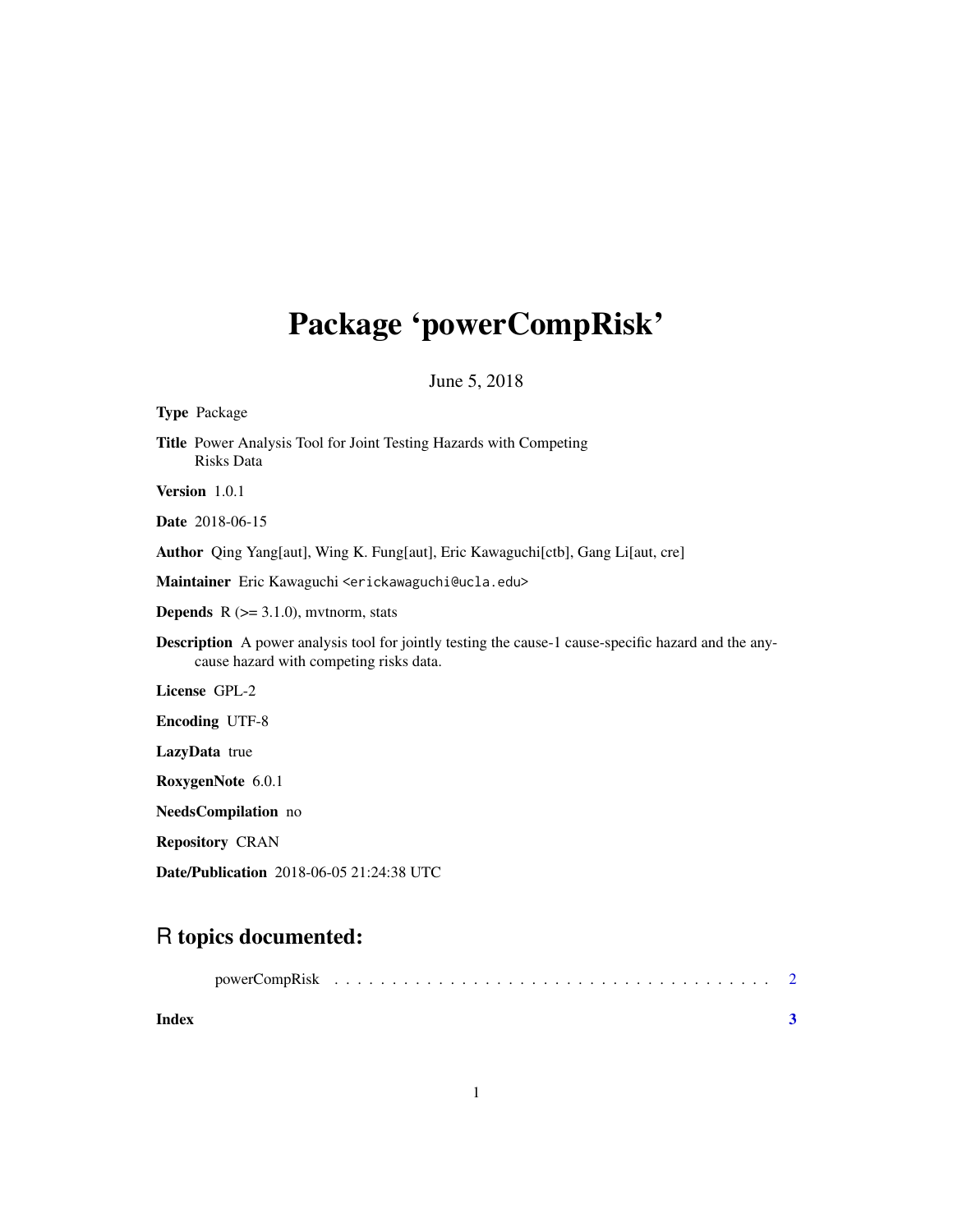<span id="page-1-0"></span>

#### Description

Power Analysis Tool for Joint Testing Hazards with Competing Risks Data.

#### Usage

powerCompRisk(alpha, beta, lambda\_11, RR, HR\_1, HR\_all, attrition, r, f, a1)

#### Arguments

| alpha        | Type I error.                                                             |
|--------------|---------------------------------------------------------------------------|
| beta         | Type II error.                                                            |
| $lambda_11$  | Cause-1 cause-specific hazard in group 1.                                 |
| <b>RR</b>    | Relative risk of cause-1 failure versus the any-cause failure in group 1. |
| $HR_1$       | Pre-specified cause-1 cause-specific hazard ratio between groups 1 and 2. |
| HR_all       | Pre-specified any-cause hazard ratio between groups 1 and 2.              |
| attrition    | Attrition rate due to lost to follow-up.                                  |
| r            | Length of patient accrual period.                                         |
| $\mathbf{f}$ | Maximum follow-up period.                                                 |
| a1           | Sample allocation proportion for group 1.                                 |

#### Value

A dataframe with variables Chi2 Joint, Maximum Joint, Bonferroni methods. The first entry is the required number of cause-1 failures and the second entry is the required total number of patients.

#### References

Yang, Q., Fung, W.K., Li, G. (2017) Sample size determination for jointly testing a cause-specific hazard and the any-cause hazard in the presence of competing risks. UCLA Department of Biostatistics Technical Report.

#### Examples

```
library(powerCompRisk)
powerCompRisk(alpha = 0.05, beta = 0.2, lambda_11 = 0.3, RR = 0.8,HR_1 = 1.44, HR_2 = 1.33, attrition = 0.1, r = 1, f = 8, a1 = 0.5)
```